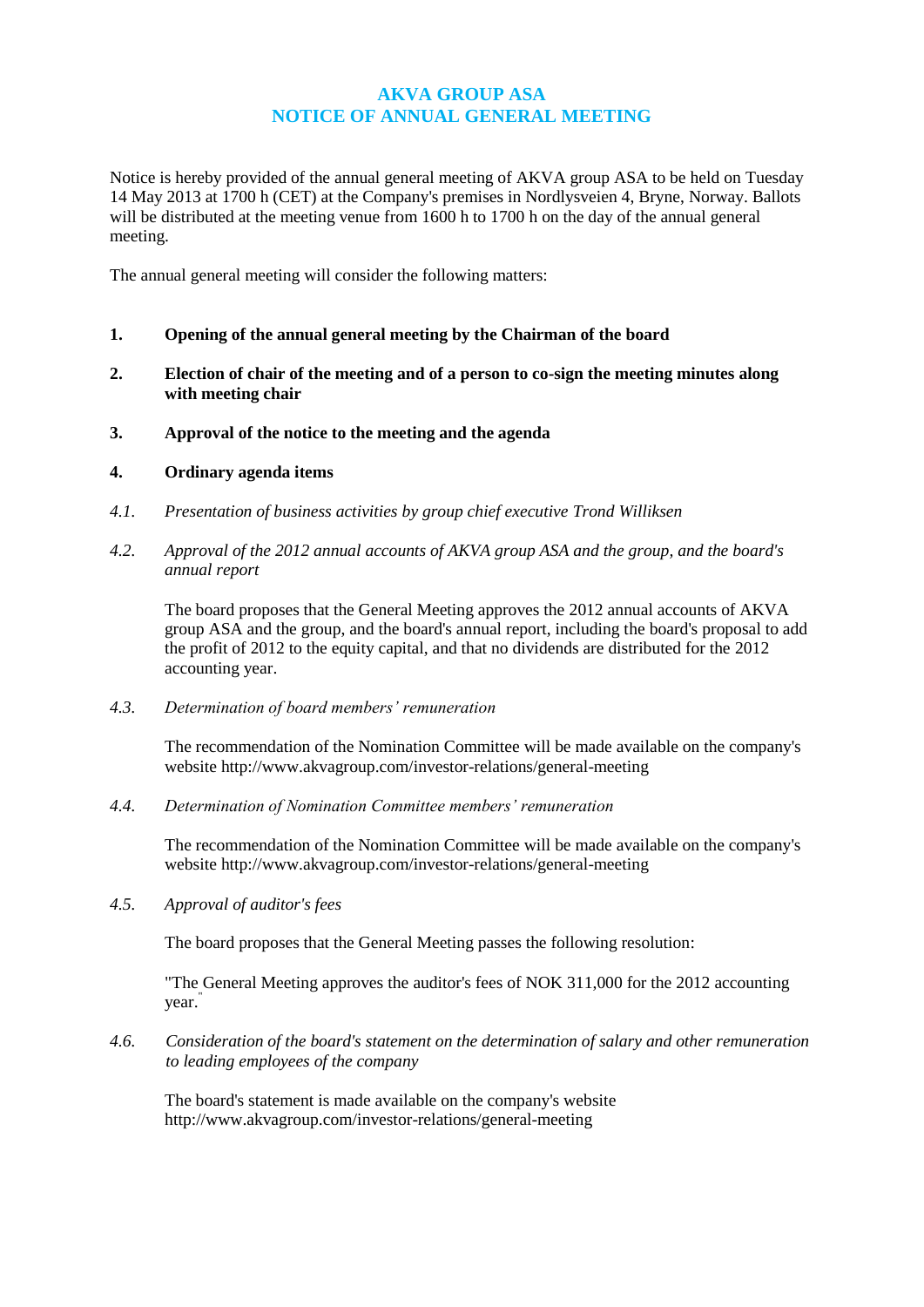The General Meeting shall hold a consultative vote regarding the statement for determination of salary and other remuneration to leading employees of the company. The board's guidelines for the Company's share option program must be approved by the General Meeting.

The board proposes that the General Meeting passes the following resolution;

"1. The General Meeting adheres to the board's statement on the determination of salary and other remuneration to leading employees of the company.

2. The General meeting approves the board's guidelines for the Company's share option program"

### *4.7. Consideration of the board's statement on corporate governance in accordance with the Norwegian Accounting Act section 3-3 b*

The company is obliged to give an account on corporate governance, in accordance with the Norwegian Accounting Act. The board's statement is included in the board's annual report for 2012. The company's general meeting shall consider the statement on the annual general meeting, in accordance with the Norwegian Public Limited Liability Company Act section 5- 6. The board proposes that the General Meeting passes the following resolution;

"The General Meeting adhere to/sanction the board's statement on corporate governance, included in the annual report."

### *4.8. Election of board members*

The recommendation of the Nomination Committee will be made available on the company's website http://www.akvagroup.com/investor-relations/general-meeting

### *4.9. Election of Nomination Committee members*

The recommendation of the Nomination Committee will be made available on the company's website http://www.akvagroup.com/investor-relations/general-meeting

# **5 Authorization to increase the share capital**

To ensure the completion of the Company's strategic goals in the best possible way, the board proposes that the general meeting grants the board an authorization to carry out one or several capital increases.

The purpose of the authorization is to give the board the opportunity to raise additional capital quickly and efficiently in connection with funding of further development and possible expansion of the business. Accordingly, it would be appropriate to give the board the opportunity to make a continuous assessment of and response to the need for additional capital.

The board's proposal does not permit the pre-emptive right of shareholders to subscribe for shares pursuant to section 10-4 of the Public Limited Liability Companies Act to be waived.

The board proposes that the general meeting pass the following resolution:

*The board is authorized to increase the company's share capital by up to NOK 12,917,151, through subscription of new shares. The authorization does not authorize the board to waive the pre-emptive right of shareholders pursuant to section 10-4 of the Public Limited Liability Companies Act (Act), nor carry out a capital increase through payments in non-monetary assets, nor incur special obligations on behalf of the company as set out in section 10-2 of the*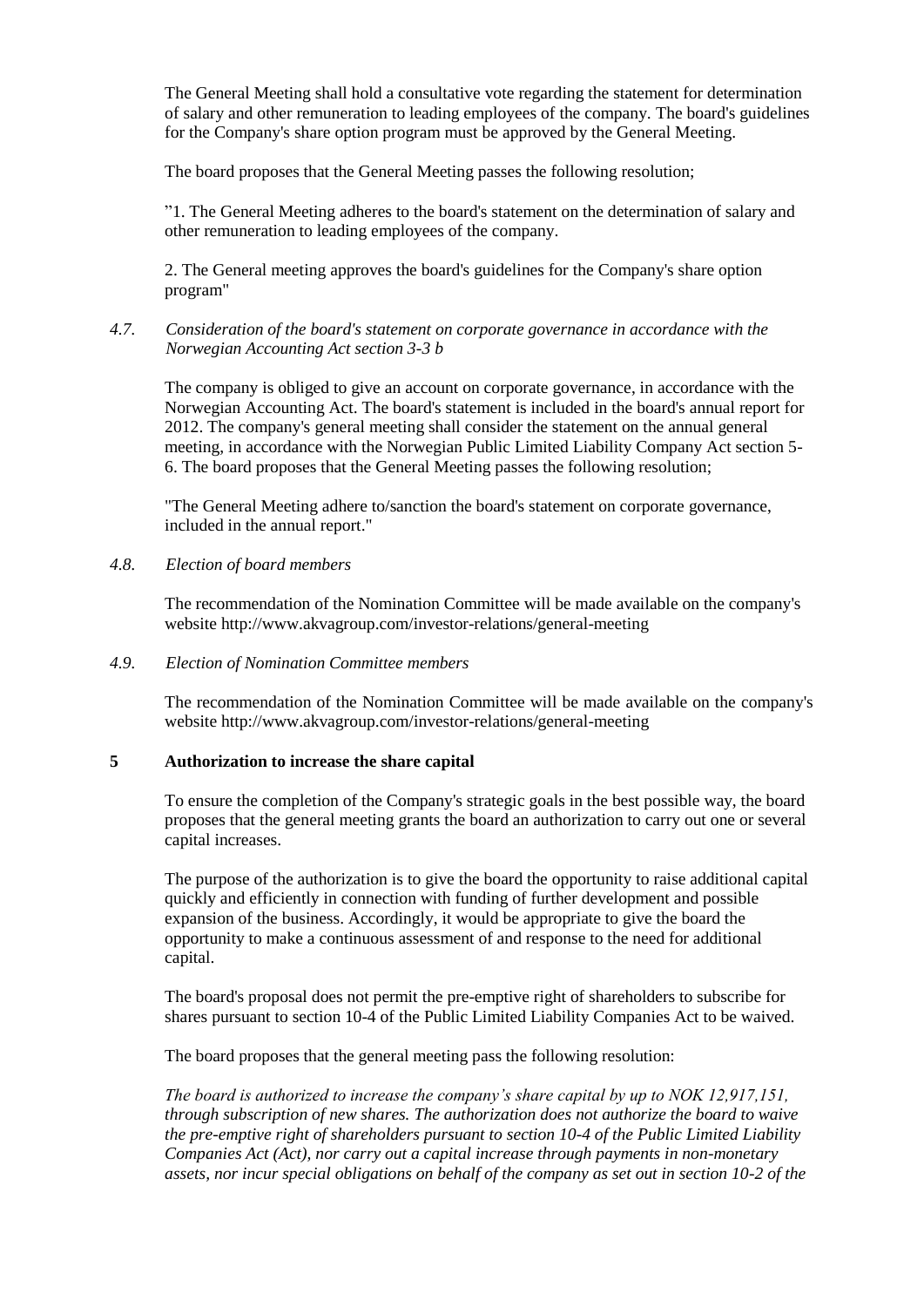*Act, nor decisions on mergers pursuant to section 13-5 of the Act, and may not be used in connection with the company's option program.* 

*The authorization shall be in force from the date of the general meeting until the earlier of the time of the annual general meeting in 2014 and 30 June 2014. This authorization replaces all previous authorizations to the board to increase the company's share capital."*

### **6. Authorisation to purchase own shares**

On the general meeting of 9 May 2012, the board was authorised to purchase the company's own shares up to a total nominal value of NOK 1,291,715, which equals to approximately 5.0 % of the Company's share capital. The authorisation is in force until the annual general meeting in 2013, however, not later than until 30 June 2013. In the opinion of the board, a reduced extension of the authorization is necessary in order to be able to fulfil the company's share option program. The board proposes to extend a reduced authorization and that the General Meeting passes the following resolution:

*The board is, pursuant to Section 9-2 to 9-4 of the Public Limited Companies Act, authorized to purchase and hold shares in the Company. The shares to be acquired under this authorization shall not be acquired at a higher value than market terms on a regulated market where the shares are traded.*

*This authorization may be used one or several times. The maximum face value of the shares which the Company may acquire pursuant to this authorization is in total NOK 645,857, which equals to approximately 2.5 % of the Company's share capital.*

*Acquisition of shares pursuant to this authorization may only take place if the Company's distributable reserves according to the most recent balance sheet exceed the remuneration for the shares to be acquired. The board is free to determine how the company's own shares will be acquired and sold, provided an acquisition under this authorization must be in accordance with prudent and good business practice, with due consideration to losses which may have occurred after the balance-sheet date or to such expected losses.*

*The authorisation shall be in force from the date of the general meeting until the annual general meeting in 2014, however, not later than until 30 June 2014. This authorization replaces the authorization to the board to purchase own shares, given by the General Meeting the 9 May 2012.*

\*\*\*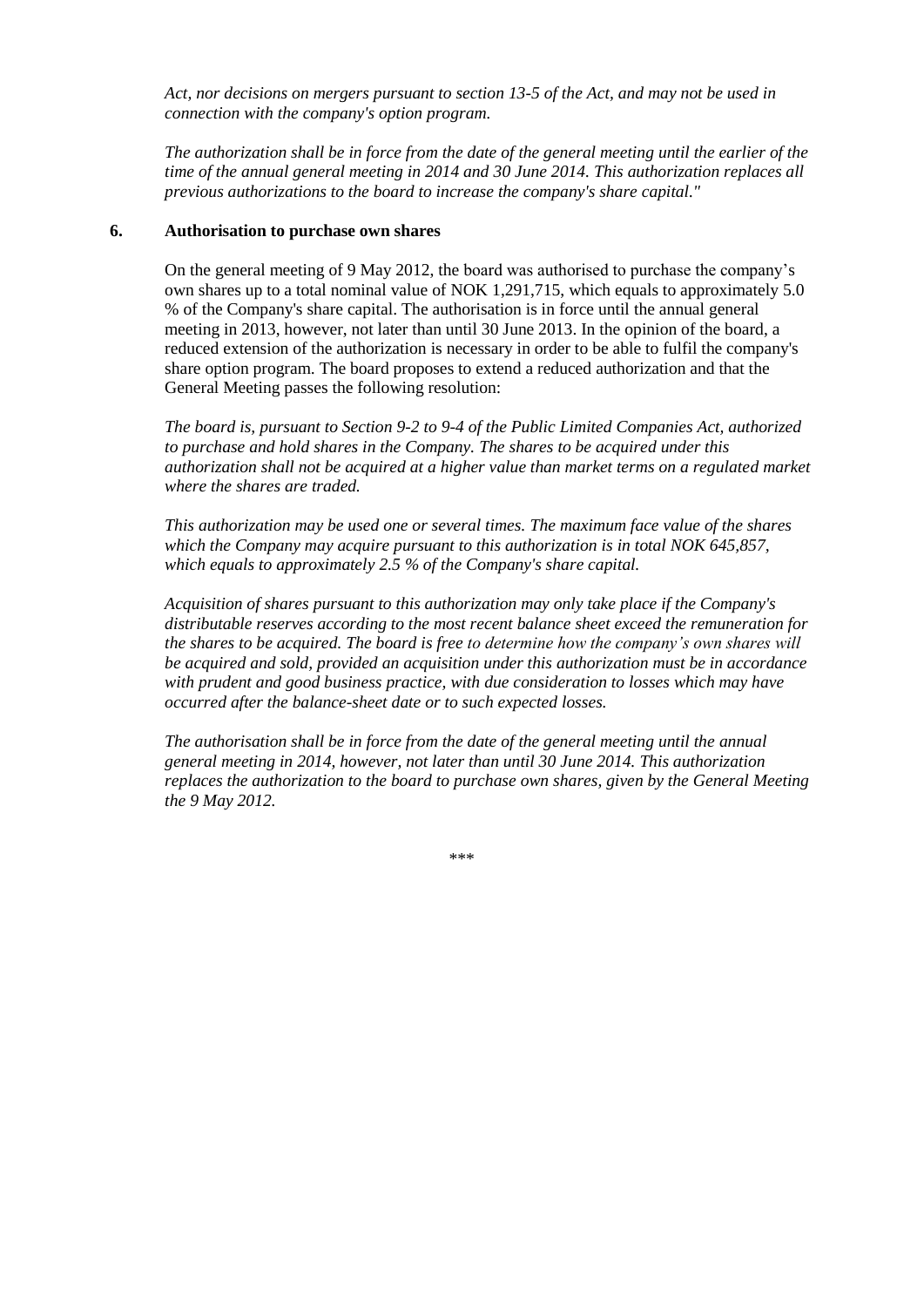#### **The shares of the company and the right to vote for shares**

The company's share capital is NOK 25,834,303 divided into 25,834,303 shares. Each share is entitled to one vote.

Each shareholder has the right to vote for the number of shares owned by the shareholder and registered on an account in the Norwegian Central Securities Depository (VPS) belonging to the shareholder at the time of the Annual General Meeting. If a shareholder has acquired shares and the share acquisition has not been registered with the Norwegian Central Securities Depository (VPS) at the time of the Annual General Meeting, voting rights for the acquired shares may only be exercised if the acquisition is reported to VPS and proven at the Annual General Meeting. In case of ownership transfer, the parties may agree that the seller can exercise the shareholder rights until the rights have been assumed by the acquirer.

Voting rights on shares registered in VPS accounts belonging to custodians, cf. the Public Limited Liability Companies Act § 4-10, may, from the company's point of view, not be exercised either by the beneficial owner or the custodian. However, the beneficial owner of the shares may exercise voting rights if he proves that he has taken the necessary actions to terminate the custodianship of the shares and that the shares will be transferred to an ordinary VPS account in the name of the owner. If the owner can prove that he has initiated such measures and that he has a real shareholder interest in the company, he may, in the opinion of the company, vote for the shares even if they are not yet registered in an ordinary VPS account.

#### **The shareholders' rights**

A shareholder cannot demand that new items are added to the agenda when the deadline for such request has expired, cf. § 5-11second sentence of the Public Limited Companies Act.

A shareholder has the right to make proposals for a resolution regarding the items which will be considered by the General Meeting.

A shareholder has the right to require the members of the Board of Directors and the General Manager to provide necessary information to the General Meeting that may influence the approval of the annual accounts and the annual report, items which have been presented to the shareholders for decision, the company's financial position, including information on other companies in which the company participates, and other items to be considered at the Annual General Meeting, unless the information requested may not be disclosed without causing disproportionate damage to the company.

If additional information is necessary, and an answer cannot be given at the Annual General Meeting, a written answer shall be prepared within two weeks from the date of the Annual General Meeting. Such answer shall be available to the shareholders at the company's premises and be sent to shareholders requesting the information. If the answer is considered material for evaluation of the circumstances mentioned in the previous paragraph, the answer should be sent to all shareholders with known address.

#### **Registration of attendance to the Annual General Meeting**

Shareholders who wish to participate at the Annual General Meeting, either in person or by proxy, must complete and submit the attached attendance form or the attached form of proxy, to AKVA group ASA, v/ Rita Irene Hansen, Post box 271, Nordlysveien 4, 4349 Bryne and by fax (+47) 51 77 85 01. In case the shareholder is a legal entity, a certificate of registration must accompany the attendance form. Otherwise, the shareholder must bring a certificate of registration to the General Meeting. We kindly request that the attendance form is received by AKVA group ASA no later than Monday 13 May 2013, at 12:00 h local time, Bryne.

#### **Proxy**

A shareholder, who is not present at the general meeting in person, may grant proxy to a nominated proxy holder. Any proxy form not naming any particular proxy holder will be deemed given to the chairman of the board or a person designated by him. Enclosed with the Notice of annual general meeting is a form for granting proxy. We kindly ask you to send the proxy by post to AKVA group ASA, v/ Rita Irene Hansen, Post box 271, Nordlysveien 4, 4349 Bryne and by fax (+47) 51 77 85 01. In case the shareholder is a legal entity, a certificate of registration must be enclosed to the form of proxy. Online registration of proxy with voting instructions is not possible.

Shareholders may also grant proxy with voting instructions. A separate proxy form for such detailed voting instructions is enclosed with the Notice of annual general meeting. Proxy with voting instructions should be sent by post AKVA group ASA, v/ Rita Irene Hansen, Post box 271, Nordlysveien 4, 4349 Bryne and by fax (+47) 51 77 85 01.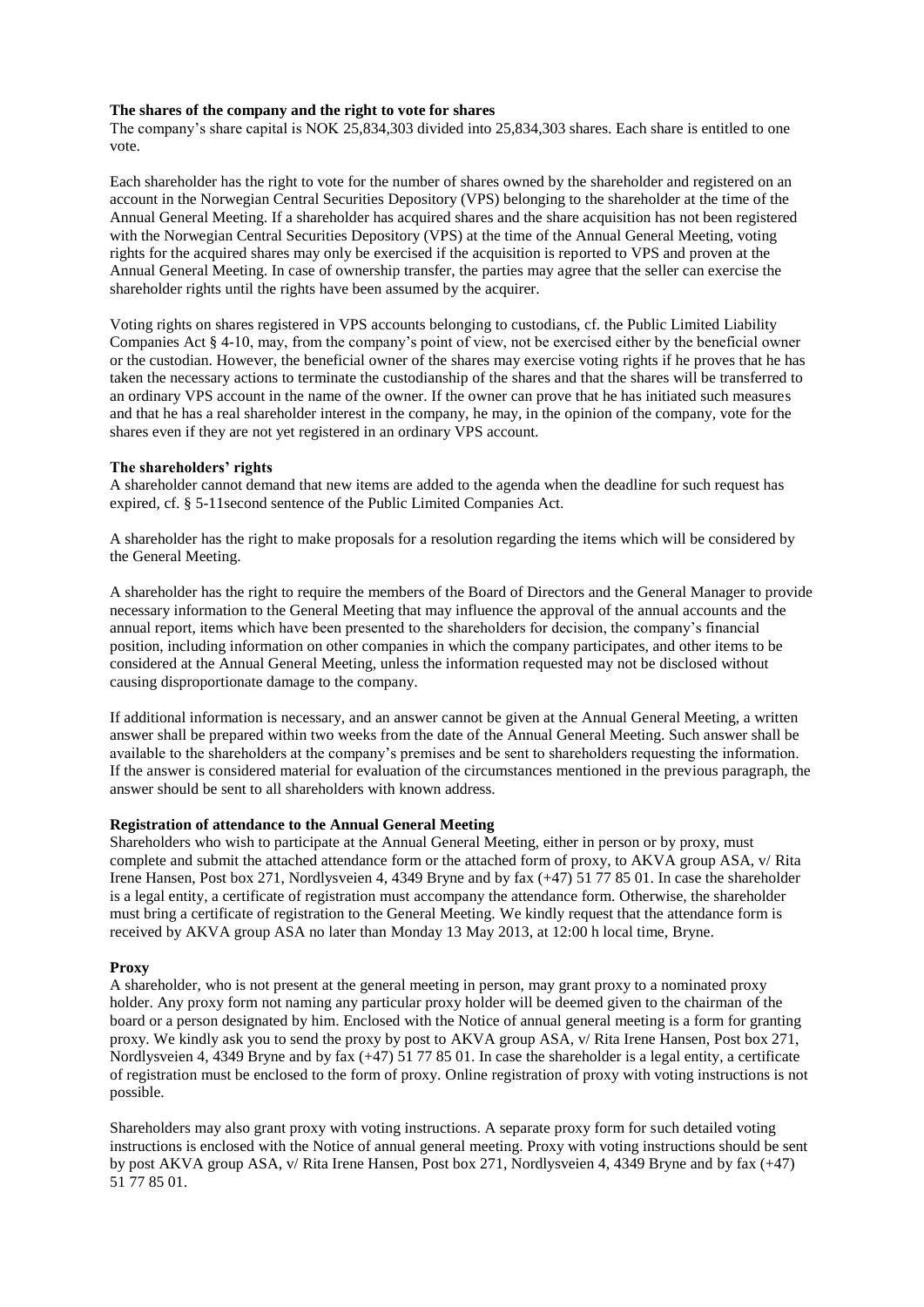We kindly request that all proxies, with and without instructions, are received by AKVA group ASA no later than Monday 13 May 2013, at 12:00 h local time, Bryne. Proxies not received by the company within the deadline, must be presented at the general meeting in original (accompanied by a certificate of registration if the shareholder is a legal entity).

#### **Documents and proposals for resolutions**

In accordance with the article 8 of Articles of Association, documents which shall be handled at the general meeting is displayed on the company's website http://www.akvagroup.com/investor-relations/generalmeeting, and are consequently not distributed together with the notice. Nevertheless, each shareholder has the right to have the documents sent to him or her free of charge, upon request to the company. Shareholders may request the documents from the company by e-mail rihvaaland@akvagroup.com or by post to AKVA group ASA, v/ Rita Irene Hansen, Post box 271, Nordlysveien 4, 4349 Bryne. The company's website also displays the proposals for resolutions on the items on the agenda http://www.akvagroup.com/investor-relations/generalmeeting

In accordance with section 5-12 (1) of the Norwegian Public Limited Liability Companies Act, the Chairman of the board, Amund Skarholt will open the general meeting.

\*\*\*

The Notice of the general meeting and additional information related to the general meeting is also available at the Company's website www.akvagroup.com

\*\*\*

### 11 April 2013 AKVA group ASA The Board of Directors

Enclosures: Enclosure 1: Notice of Attendance/Proxy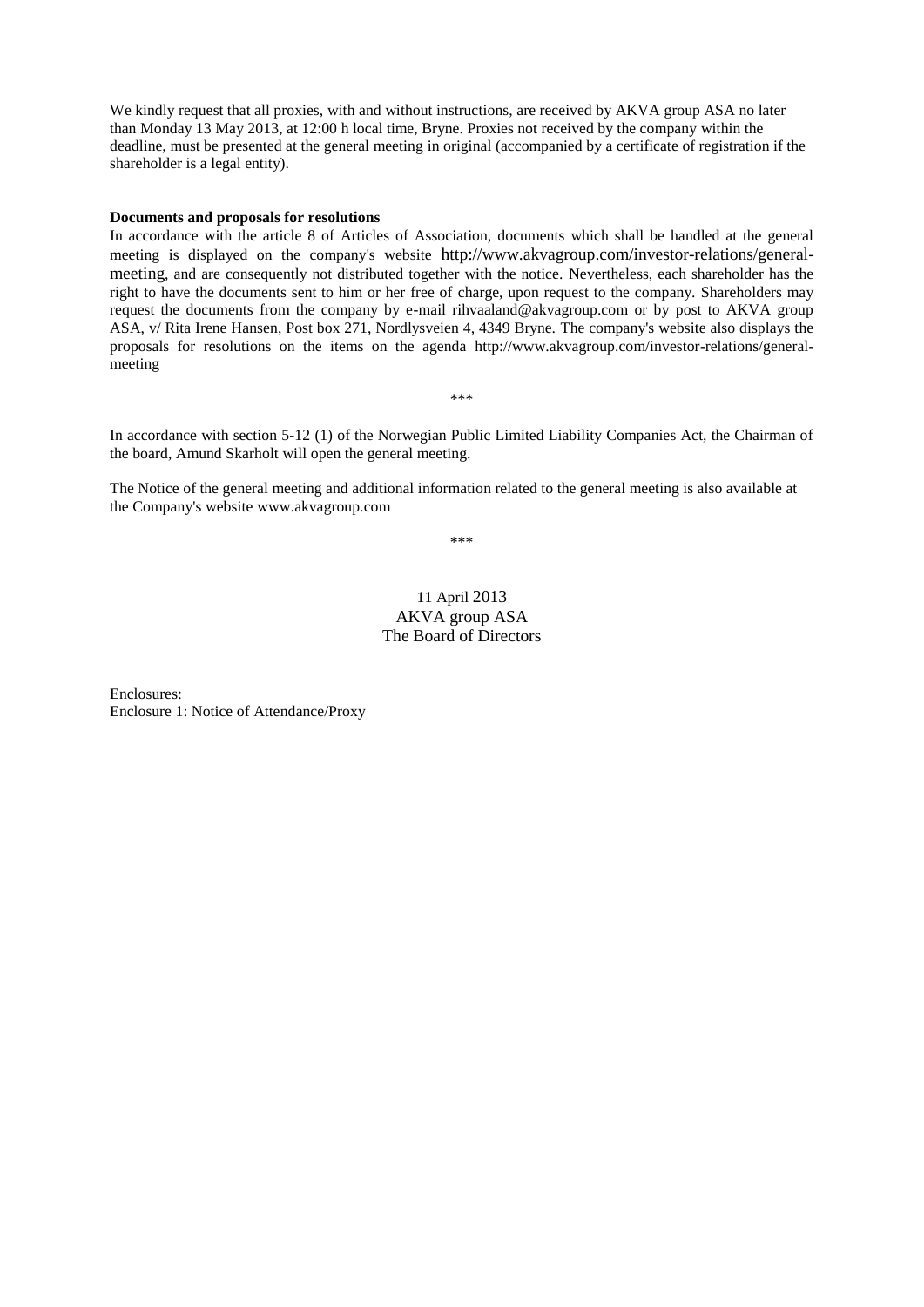#### **ATTENDANCE FORM, ANNUAL GENERAL MEETING**

*Shareholders who wish to attend the annual general meeting of AKVA group ASA to be held 14 May 2013 at Bryne, must send this form by post to AKVA group ASA*, *v/ Rita Irene Hansen, Post box 271, Nordlysveien 4, 4349 Bryne and by fax (+47) 51 77 85 01. The attendance form should be received by AKVA group ASA no later than 13 May 2013 at 12:00 h local time, Bryne. In case the shareholder is a legal entity, a certificate of registration must accompany the attendance form.*

|            |                                                      | In case the shareholder is a legal entity, it will be represented by: |                                                                                                                   |  |  |
|------------|------------------------------------------------------|-----------------------------------------------------------------------|-------------------------------------------------------------------------------------------------------------------|--|--|
|            |                                                      |                                                                       | Person who represents the entity                                                                                  |  |  |
|            |                                                      |                                                                       | (to grant proxy, please use the form of proxy below)                                                              |  |  |
|            |                                                      |                                                                       | (shareholders name in capital letters) will attend at AKVA group ASA's annual                                     |  |  |
|            | general meeting, 14 May 2013 at 17:00, and vote for: |                                                                       |                                                                                                                   |  |  |
|            |                                                      | own shares                                                            |                                                                                                                   |  |  |
|            |                                                      | other shares in accordance with enclosed proxy                        |                                                                                                                   |  |  |
| A total of | .                                                    | shares.                                                               |                                                                                                                   |  |  |
|            |                                                      |                                                                       |                                                                                                                   |  |  |
| Place/date |                                                      |                                                                       | Shareholder's signature<br>(Sign only by own attendance. To grant proxy, please)<br>use the form of proxy below.) |  |  |

#### **PROXY (WITHOUT VOTING INSTRUCTIONS)**

*This form of proxy is for proxy without voting instructions. A shareholder who wish to grant proxy with voting instructions, shall use the form on the next page. If you are not able to attend the annual general meeting, a nominated proxy holder can be granted your voting authority. Any proxy not naming proxy holder will be deemed given to the chairman of the board or a person designated by him. In case the shareholder is a legal entity, a certificate of registration must accompany the form of proxy.*

*We kindly ask you to send the proxy form by post to AKVA group ASA, v/ Rita Irene Hansen-Våland, Post box 271, Nordlysveien 4, 4349 Bryne and by fax (+47) 51 77 85 01. The proxy should be received by AKVA group ASA no later than 13 May 2013 at 12:00 h.*

\_\_\_\_\_\_\_\_\_\_\_\_\_\_\_\_\_\_\_\_\_\_\_\_\_\_\_\_\_\_\_\_\_\_\_\_ (shareholders name in capital letters) hereby grants (tick of the right box, and fill out name of proxy, if applicable)

 $\Box$  The chairman (or a person designated by him).

□ \_\_\_\_\_\_\_\_\_\_\_\_\_\_\_\_\_\_\_\_\_\_\_\_\_\_\_\_\_\_

Name of self-nominated proxy holder (*Please use capital letters*)

proxy to attend and vote at the AKVA group ASA's annual general meeting 14 May 2013 at 17:00 for my/our shares

\_\_\_\_\_\_\_\_\_\_\_\_\_\_\_\_\_\_\_\_\_\_\_\_ \_\_\_\_\_\_\_\_\_\_\_\_\_\_\_\_\_\_\_\_\_\_\_\_\_\_\_

Place/date Shareholder's signature